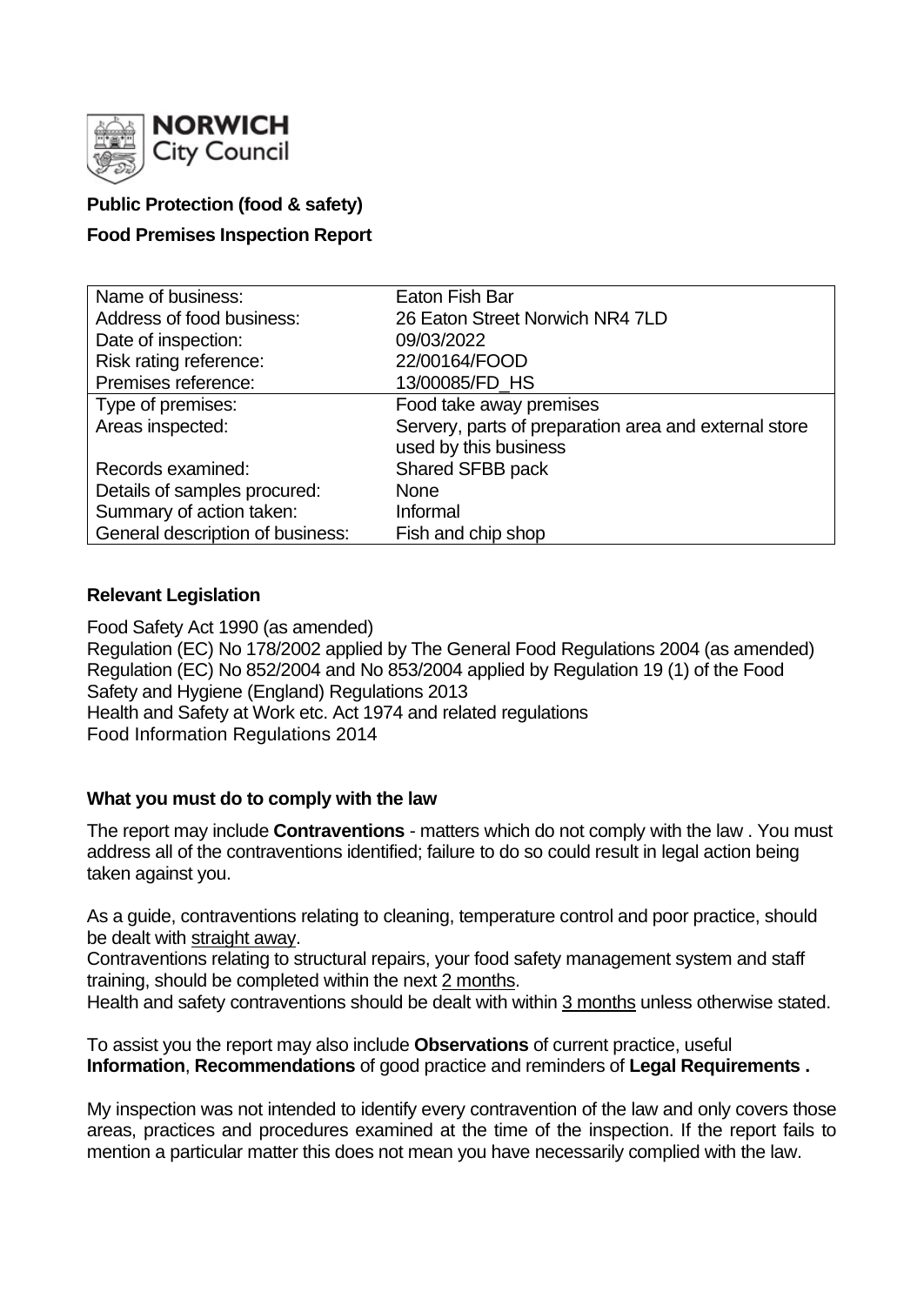# **FOOD SAFETY**

## **How we calculate your Food Hygiene Rating:**

The food safety section has been divided into the three areas which you are scored against for the hygiene rating: 1. food hygiene and safety procedures, 2. structural requirements and 3. confidence in management/control procedures. Each section begins with a summary of what was observed and the score you have been given. Details of how these scores combine to produce your overall food hygiene rating are shown in the table.

| <b>Compliance Area</b>                     |          |    |           | <b>You Score</b> |           |    |           |    |          |
|--------------------------------------------|----------|----|-----------|------------------|-----------|----|-----------|----|----------|
| Food Hygiene and Safety                    |          |    |           | $\Omega$         | 5.        | 10 | 15        | 20 | 25       |
| <b>Structure and Cleaning</b>              |          |    | $\Omega$  | 5.               | 10        | 15 | 20        | 25 |          |
| Confidence in management & control systems |          |    | $\Omega$  | 5.               | 10        | 15 | 20        | 30 |          |
|                                            |          |    |           |                  |           |    |           |    |          |
| <b>Your Total score</b>                    | $0 - 15$ | 20 | $25 - 30$ |                  | $35 - 40$ |    | $45 - 50$ |    | > 50     |
| <b>Your Worst score</b>                    | 5        | 10 | 10        |                  | 15        |    | 20        |    |          |
|                                            |          |    |           |                  |           |    |           |    |          |
| <b>Your Rating is</b>                      | 5        | 4  |           | 3                | 2         |    |           |    | $\Omega$ |

Your Food Hygiene Rating is 1 - major improvement is necessary



# **1. Food Hygiene and Safety**

Food hygiene standards are generally satisfactory and maintained. There is evidence of some non-compliance with legal requirements. Some lapses are evident however generally you have satisfactory food handling practices and procedures and adequate control measures to prevent cross-contamination are in place. The contraventions require your attention; although not critical to food safety they may become so if not addressed. **(Score 10)**

# Contamination risks

**Contravention** The following exposed food to the general risk of cross-contamination with bacteria or allergens or its physical contamination with dirt, foreign objects or chemicals:

- torn pieces of blue roll were laying along the back of the fryer. Be careful that this does not become a foreign body contaminant.
- empty raw chicken boxes were bring used in the fry area to catch oil and contain raw fish and batter. Whilst these food items are going to be cooked, using cardboard boxes which are likely to harbour bacteria is unacceptable practice. Cease using these in this way.
- general clutter and other cardboard boxes everywhere which can lead to general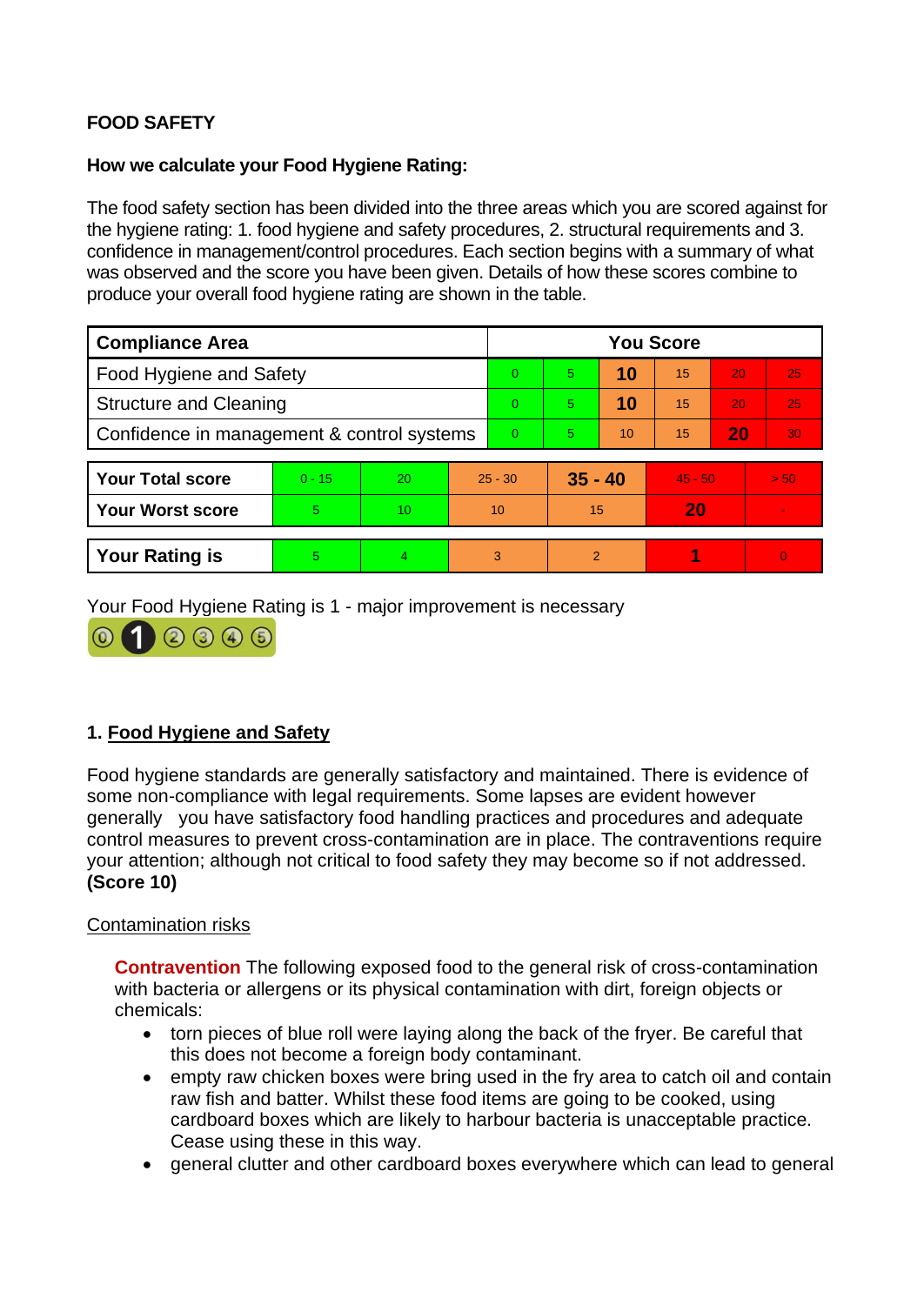contamination.

**Guidance** The FSA (visit www.food.gov.uk for more information) has issued guidance on controlling E.coli 0157 through:

- the complete separation of raw and ready-to-eat food
- the correct use of wash-hand basins and thorough handwashing
- having dedicated equipment (including complex equipment) for raw and ready-to-eat foods
- thorough 2-stage cleaning and the correct use of sanitisers
- and by controlling the risks posed by soily vegetables.

## Hand-washing

**Contravention** The following indicated that hand-washing was not suitably managed:

• the basin in the servery was satisfactory, but the basin in the external store had items stored in it.

## Personal Hygiene

**Recommendation** To further improve personal hygiene I suggest that an apron be worn over the over clothing. Also that chef-style trousers/top and apron be provided and worn. This will be easily identified as washable over-clothing, and only worn when preparing food.

**Observation** I was pleased to see that standards of personal hygiene were high.

## Temperature Control

**Contravention** The following indicated that there was a risk of bacteria growing on food or surviving in cooked food:

- you were unaware of the correct hot holding temperature, and were not monitoring hot hold items. Although you cook to order it is still important you are monitoring this temperature. (Hot foods being kept warm should be above 63 degrees Celsius, or used within 2 hours)
- you never calibrate the probe thermometer to check it is showing accurate temperature readings.
- you have a probe thermometer but admitted it is never used to check cook or reheat temperatures. This should be done as a back up to standard cooking procedures and to support a due diligence defence.

**Guidance** It is essential to know that your probe thermometer is working properly. If the reading is outside these ranges you should replace your probe or return it to the manufacturer to be calibrated. A simple way to check a digital probe is to put it in iced water and boiling water:

- The readings in iced water should be between -1°C and 1°C.
- The readings in boiling water should be between 99°C and 101°C.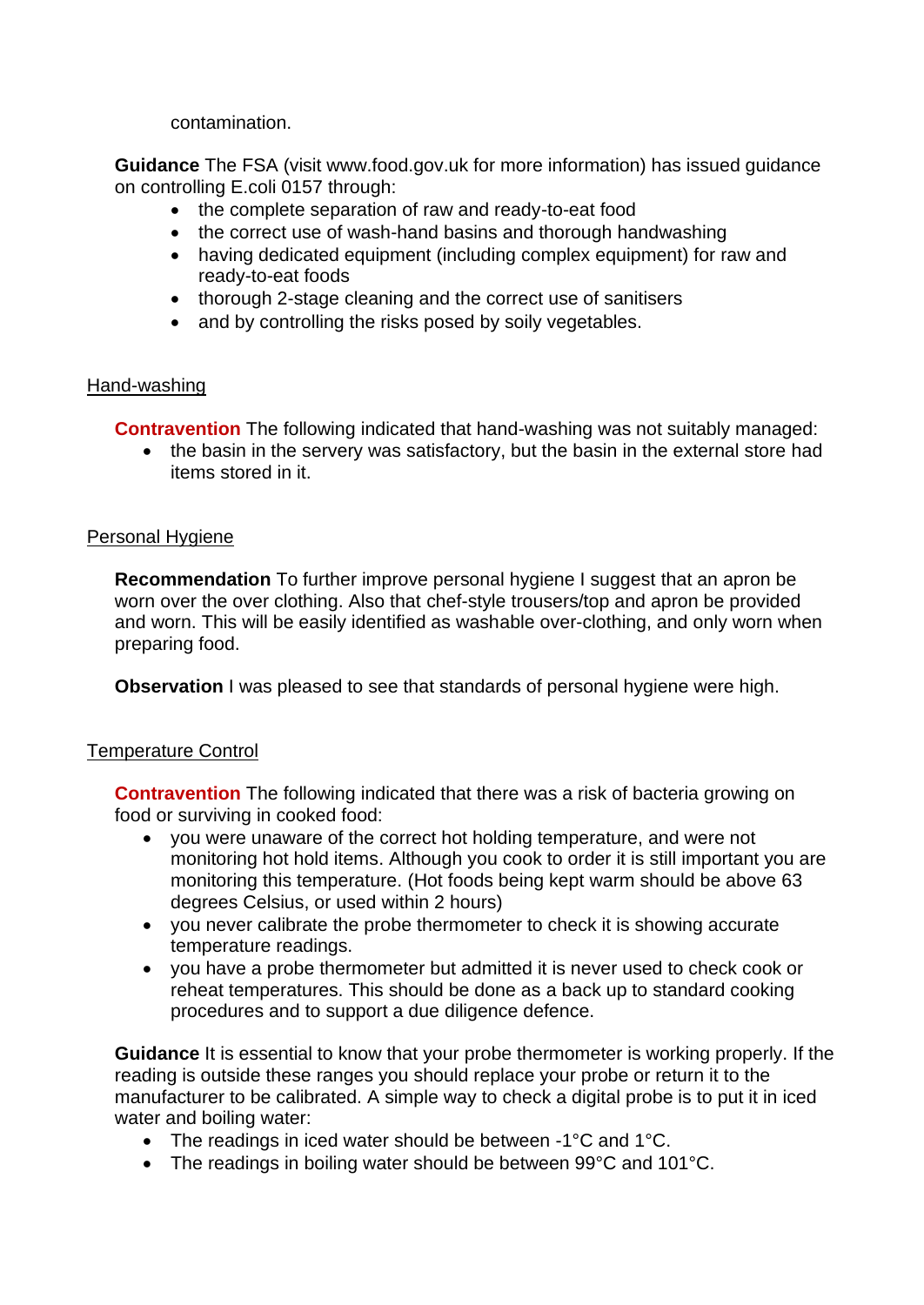**Recommendation** Infrared thermometers can be used as a simple and speedy way of checking the surface temperatures of hot and cold food. When using them you need to remember that they measure the surface temperature of the food or wrapping rather than the core temperature.

**Observation** I was pleased to note you monitor fridge and freezer temperatures at least daily.

#### Unfit food

**Information** High risk items bear a use by date. You must not sell, use or intend to sell such items and should ensure you have checks in place to remove these from use.

**Recommendation** You should have a system to identify when open or prepared foods need to be used by or discarded, to ensure the food is fit for consumption. I recommend you apply labels which give a date that is 2 days after the day of production e.g. if food is opened on Monday it should be used by the end of Wednesday (an exception is rice which should not be kept longer than 24 hours)

#### Poor Practices

**Guidance** It is permitted to sell food after its Best Before date, but becomes an offence if it is not of the nature, substance or quality demanded by the consumer at the time of sale. You must check the food and make sure your customers are aware that it is past the Best Before date.

## **2. Structure and Cleaning**

The structure facilities and standard of cleaning and maintenance are of a generally satisfactory standard but there are some repairs and/or improvements which are required in order for you to comply with the law. Pest control and waste disposal provisions are adequate. The contraventions require your attention; although not critical to food safety they may become so if not addressed. **(Score 10)**

#### Cleaning of Structure

*The external store and storeroom are shared with Planet Wok. As such you have a shared responsibility to keep these clean, but I have highlighted the areas you use most.*

**Contravention** The following items were dirty and require more frequent and thorough cleaning:

- floor and walls around potato preparation area in external store
- floor under potato pallet.

**Recommendation** Improve your housekeeping .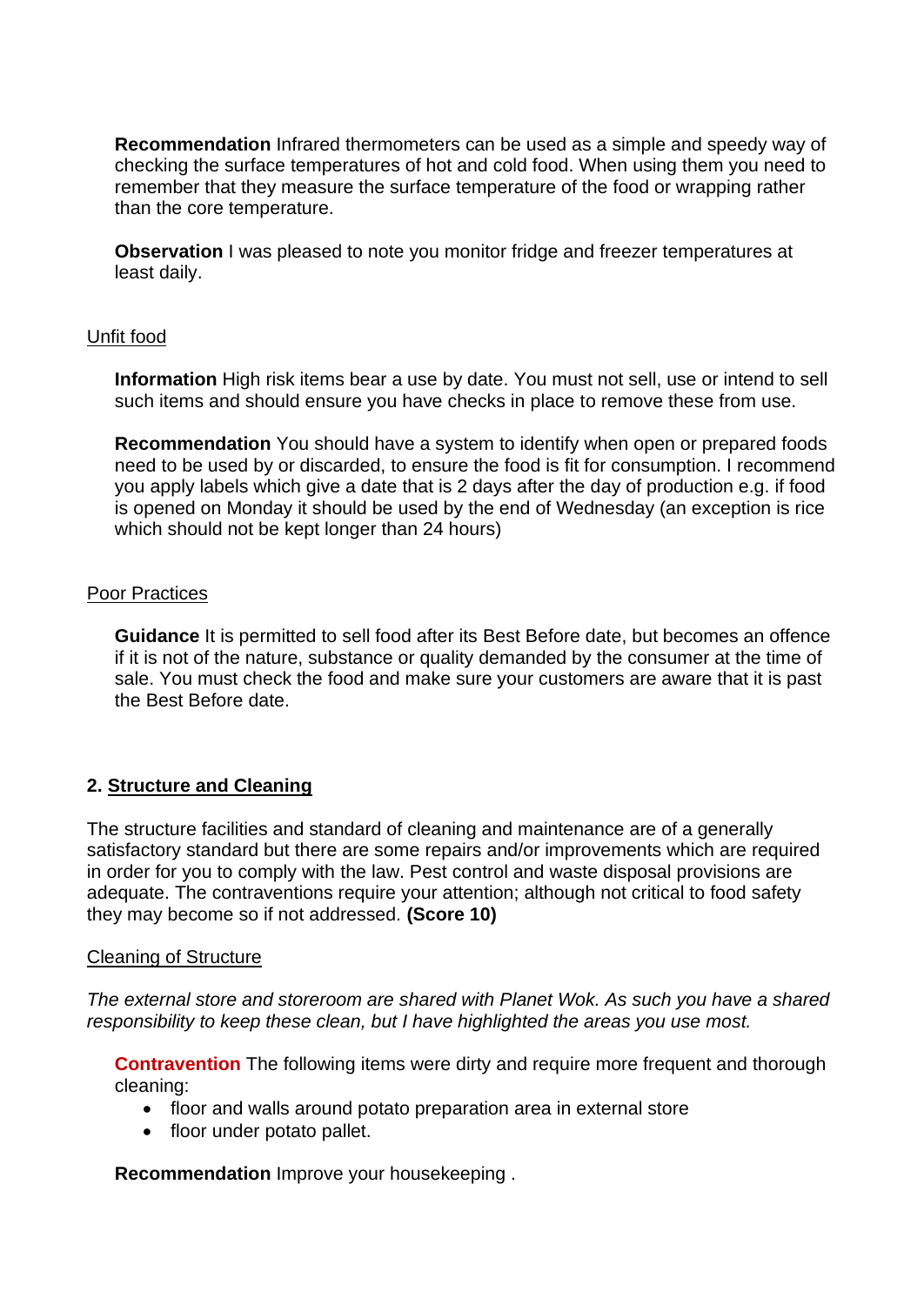**Recommendation** Remove redundant items and equipment from food rooms.

**Observation** The servery had been well maintained and the standard of cleaning was good there.

## Cleaning of Equipment and Food Contact Surfaces

**Observation** You had dedicated equipment for the preparation of raw and ready-to-eat foods.

#### Cleaning Chemicals / Materials / Equipment and Methods

**Contravention** The following evidence demonstrated your cleaning materials, equipment and methods were not sufficient to control the spread of harmful bacteria between surfaces. Products were shared with Planet Wok:

- the sanitisers do not comply to BS EU 1276:1997 13697:2001 standards
- there was a mixture of cleaning chemicals from different manufacturers, all needing different methods of use and contact times. You were not clear about how these should be used to be effective.

**Information** A surface sanitiser may be rendered ineffective if you are not following the correct dilutions or allowing a sufficient time for the product to work (CONTACT TIME). Always follow the instructions on the product label.

**Information** You must ensure that the sanitisers you use are effective against bacteria. Ensure hat they meet the following standards BS EN 1276:1997 and 13697:2001.

**Guidance** Even when using a surface sanitiser you should be following the 'two-stage' cleaning method. Apply the sanitiser once to remove visible dirt and food debris and then a second time to ensure effective disinfection. Make sure you follow the correct contact time for the product.

#### **Maintenance**

**Observation** You are maintaining the servery in good condition.

#### Facilities and Structural provision

**Recommendation** Do not use cardboard on floor surfaces, as the floor cannot be kept clean. (If floor surfaces are slippery then action should be taken to improve the non-slip property of the floor surface and the type of shoes worn by staff should be reviewed).

**Observation** I was pleased to see the servery had been well maintained and that adequate facilities had been provided.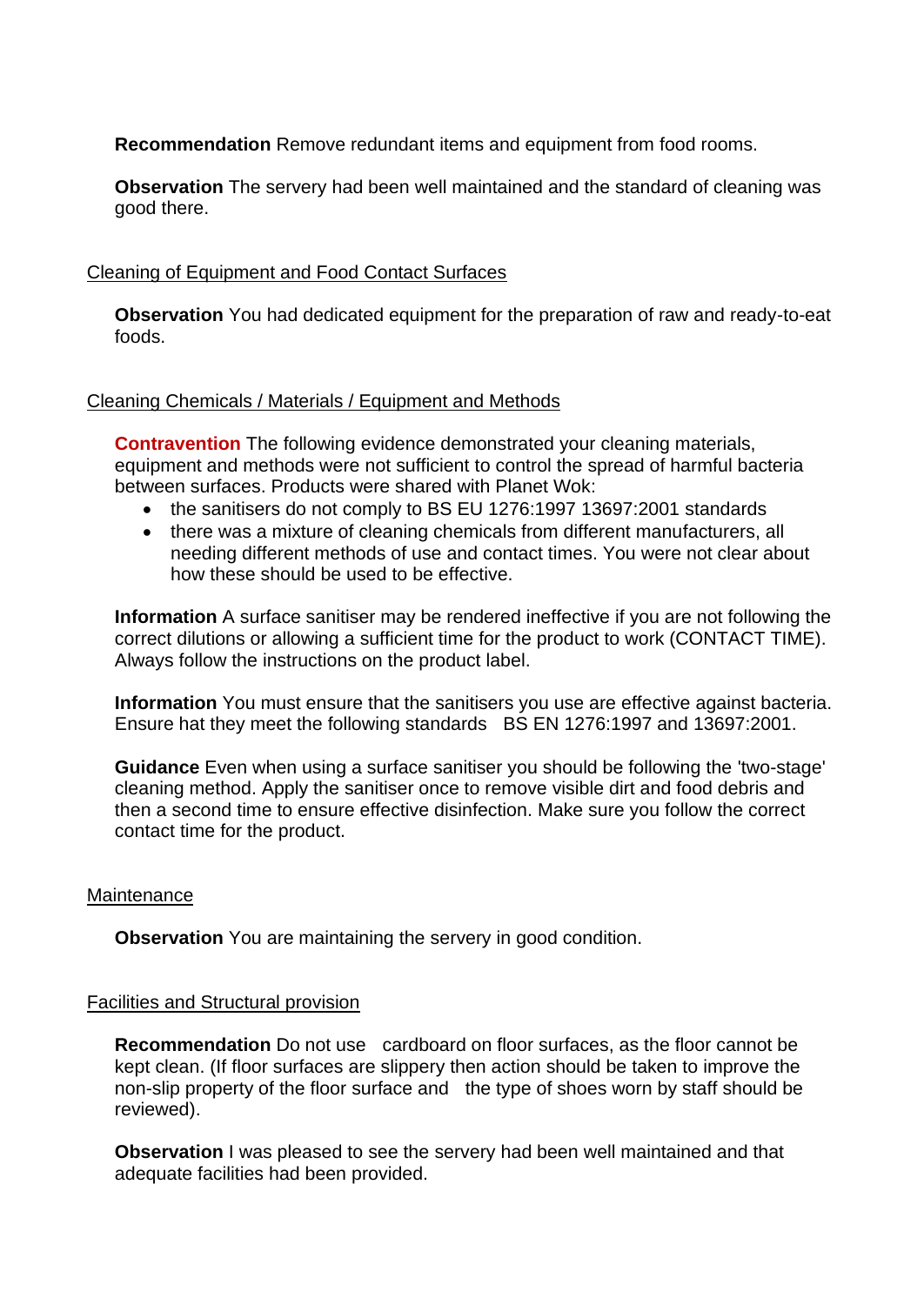## Pest Control

**Observation** You have a pest control contract in place and there is no evidence of pest activity on the premises.

# **3. Confidence in Management**

There is major non-compliance with legal requirements. The contraventions require your urgent attention. A revisit is planned and formal enforcement action is likely. **(Score 20)**

## Type of Food Safety Management System Required

**Contravention** A single SFBB Catering pack was seen. It is not adequate to have one pack, used by both businesses. As the two businesses are under separate ownership each business needs its own Food Safety Management System, ie, a pack each.

The pack seen was not used adequately. The diary pages had lapsed for several months.

**Information** You can download a Safer Food Better Business pack and refill diary pages from the FSA website: www.food.gov.uk/business-industry/caterers/sfbb

#### Food Hazard Identification and Control

**Contravention** The control methods you have put in place at the following critical control points are not sufficient:

• bacteria surviving in cooked and hot held food.

## Proving Your Arrangements are Working Well

**Contravention** You are not working to the following safe methods in your SFBB pack:

- cloths / cross contamination
- food allergies
- daily diary
- 4-weekly checks

#### **Traceability**

**Observation** Your records were such that food could easily be traced back to its supplier.

#### Waste Food and other Refuse

**Observation** You had measures in place to dispose of waste food appropriately and were employing the services of an approved waste contractor.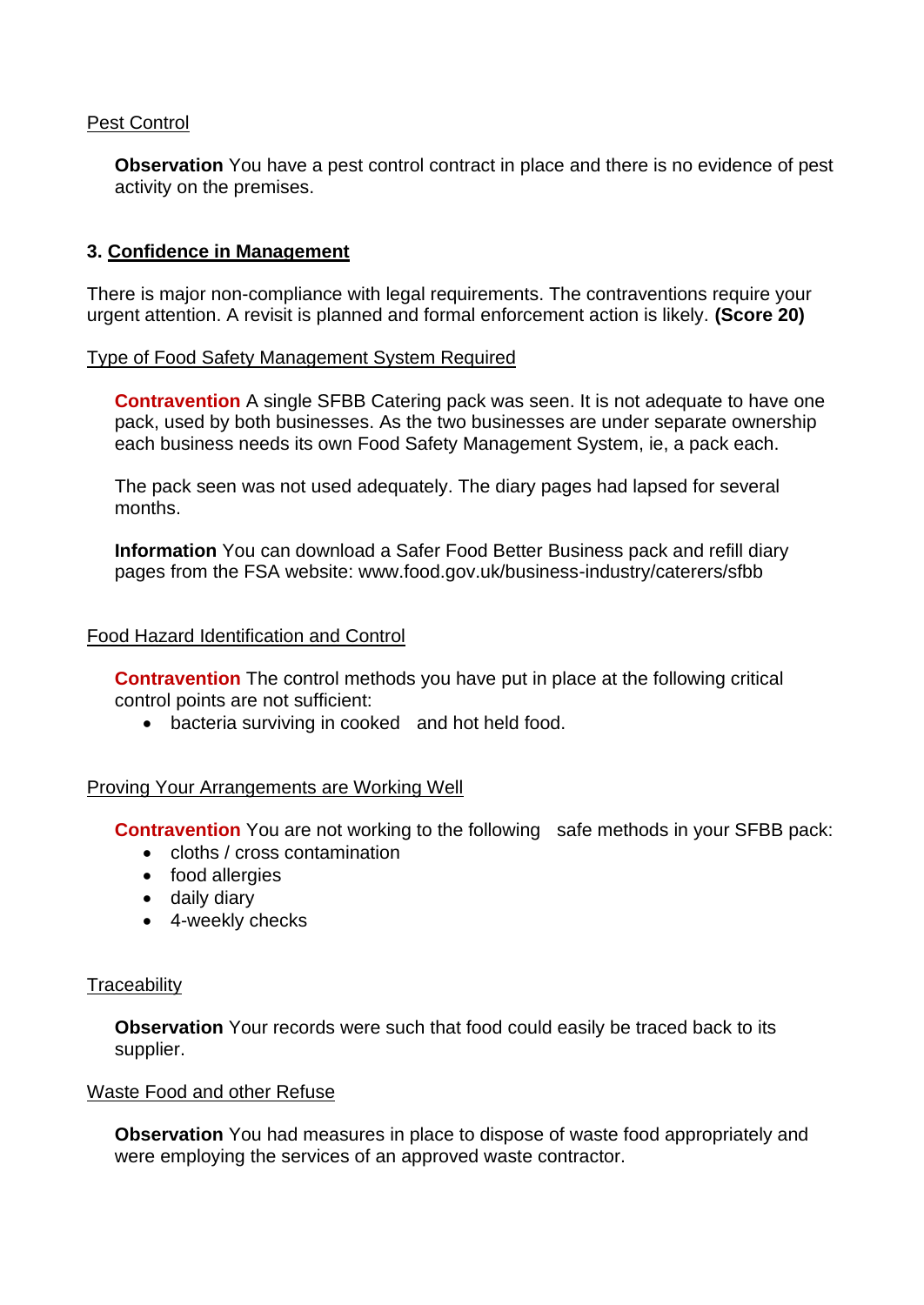## **Training**

**Recommendation** A Level 2 Award in Food Safety in Catering or its equivalent (a 6 hour course leading to the award of a recognised certificate in food hygiene) would be appropriate for your food handlers. Booking details for the equivalent CIEH course are on our website: www.norwich.gov.uk

**Recommendation** Catering staff should refresh their food hygiene knowledge every 3 years so that they stay up to date with current legislation and good practice. Booking details for this course are on our website: www.norwich.gov.uk

**Observation** You claim to have done a Level 2 course in Food Safety. However you have no certificates to prove this. Given this was many years ago please note the comment above.

## Infection Control / Sickness / Exclusion Policy

**Observation** Policies were in place to prevent any infected food handler from contaminating food.

#### Allergens

**Contravention** You are offering or selling prepacked for direct sale (PPDS) food which does not have the correct allergen labelling. I am also not confident you have fully assessed your menu items.

**Contravention** You have not identified the allergens present in the food you prepare/sell.

**Contravention** You do not have a system for informing customers about the presence of allergens in the food you prepare.

**Information** Advise your customers how to get allergen information. Display a sign in a prominent place saying ASK OUR STAFF ABOUT THE ALLERGENS IN OUR FOOD

**Information** The Food Standards Agency has produced a chart that you may find useful www.food.gov.uk/sites/default/files/media/document/allergen-chart.pdf

**Information** The Food Information Regulations require that you know what allergens are in the food you provide. You can no longer claim you don?t know what allergens are present. Neither can you simply state that all the foods you serve might contain an allergen:

- Be sure you know exactly what your allergens are
- Convey this information to your customers accurately and consistently

**Information** There are Level 2 Awards in Food Allergen Awareness on offer in Dereham. If you are interested contact 0800 689 3512